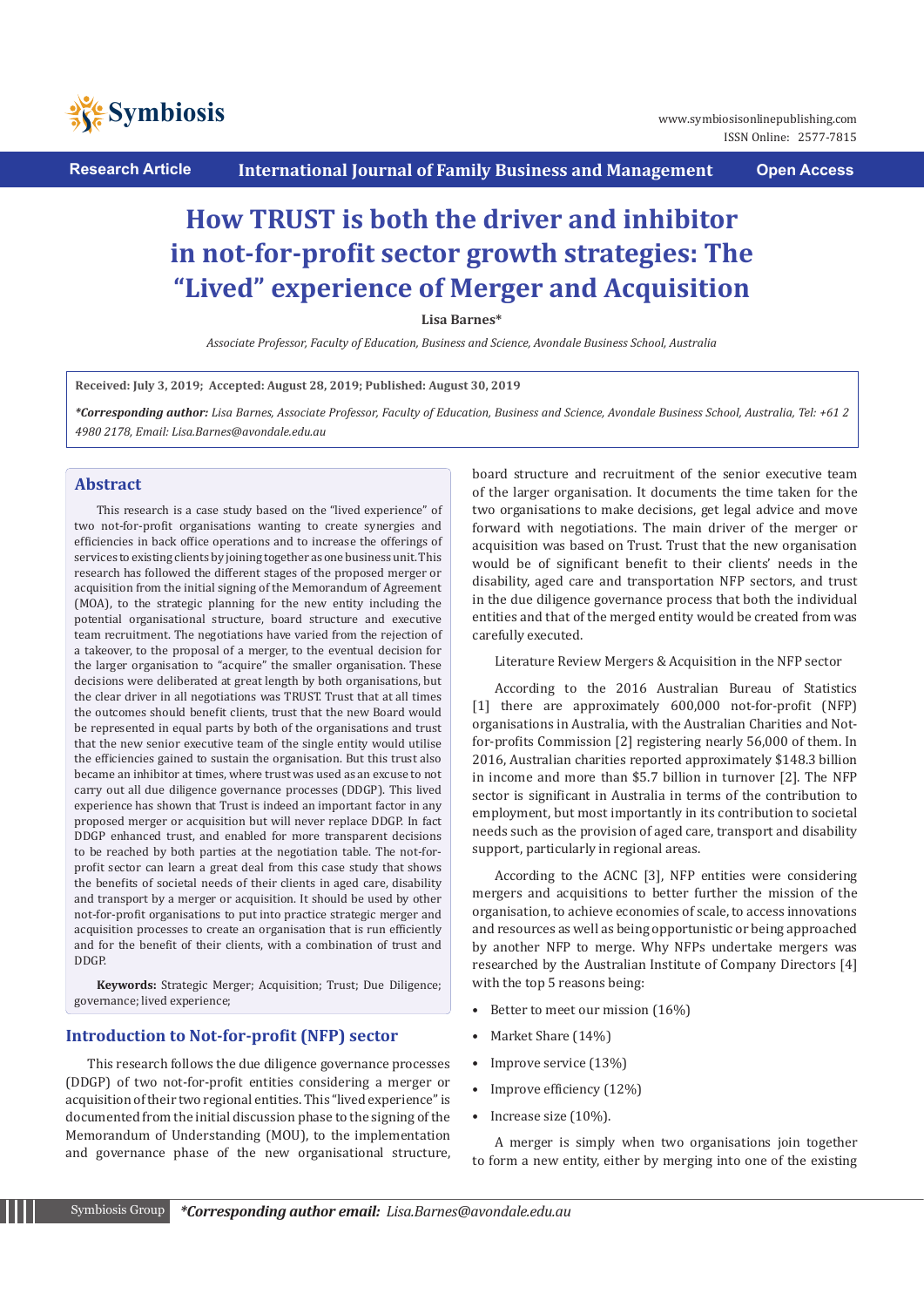entities and trading with that name and executive team or creating a whole new entity transferring all assets and liabilities into the new entity [2]. A merger is essentially a merger of two equal parties together as one. According to Buckley et al [5] "a merger is one of the most challenging steps a voluntary organization can make…..and can lead to permanent and irreversible change".

A merger in the not-for-profit sector can be different to that in the private sector [6] in that the key drivers are usually different. For example in the private sector the main driver is money, but in the NFP sector it is usually mission that plays an essential role.

According to the ACNC [3], charities may wish to merge as they:

- "Think that it would benefit the groups of people they help
- have the same or similar purposes, cultures and values
- conduct the same or similar activities
- already work together
- want to share resources and funding, or
- They think that they would be more effective if they worked together".

An acquisition however, is when a smaller organization transfers it assets and liabilities into a larger organization and then ceases to exist. The board of the smaller organization is disbanded and the larger organisations culture will dominate the larger organization [4].

In the current operating climate of the NFP sector, the ACNC is encouraging the merging or acquiring of smaller NFP entities to create efficiencies within the sector, particularly when government funding is limited. According to Russell [7], many NFP are realizing that there is significant pressure to merge in order to be competitive and to achieve the organisations mission. In the 2017 NFP Governance and Performance Study [3], 38% of directors reported that their organisation in the last 12 months had discussed the possibility of a merger, however only 7% had actually completed a merger in the last year.

The NDIS showed a significant change in the way NFP would provide services in the future. According to the NDIA 2018 Annual report [8]:

- "183,965 Australians are benefiting from the NDIS, including, 176,197 people have received individualised plans and 7,768 children aged 0-6 are receiving support through the NDIS Early Childhood Early Intervention (ECEI) approach
- 86,705 New participants who received an approved plan in 2017-18
- 54,802 Australians accessing supports for the first time".

The NDIS aims to provide over 460,000 Australians under the age of 65 with a disability with support by 2020 [9]. According to the ABS [1], 1 in 5 Australians or 4.3 Million people in Australia live with a disability. The NFP sector according to the Productivity Commission [10] is relied heavily upon by the Australian government to provide services, both flexible, value for money and client centered. Mergers or acquisitions in the NFP sector are encouraged by the ACNC to provide better services to clients in terms of choice and delivery as well as value for money with access to larger client groups.

Based on the significance of the NFP sector particularly in regional Australia, and the pressure for them to merger and grow, the following *research question* will be posed: Research Question: What is the "lived experience" of two not-for-profit entities, providing services in regional Australia embarking on the possibility of a merger or acquisition?

Methodology: The Lived Experience Case Study

The lived experience is "…experience we live through before we take a reflective view of it" [11]. In the context of research, the lived experience is "…a representation and understanding of a researcher or research subject's human experiences, choices, and options and how those factors influence one's perception of knowledge." [12]. According to Van Manan [11] the lived experience "…remains a central methodological notion that aims to provide concrete insights into the qualitative meanings of phenomena in people's lives."

The lived experience is used in this research as the researcher is the vice chair of entity 1, Link Ability, and as such is part of the potential merger, and is literally living the process of the due diligence governance process and exploration phase of the potential merger. Case study uses in depth analysis of an activity process to collect data by the researcher using a variety of collection techniques over a sustained period of time [13, 14, and 15].

## **Background for Two Regional Not-for-profit entities**

## **Entity 1: Link Ability**

Entity 1 known as "Link Ability" (not their real name for privacy purposes) was formed in 1985 by a group of parents dissatisfied with the level of care provided for people with a disability, particularly young people in regional NSW of Australia. The organisation provided disability services and respite care from 1985 to 2001 when the Board resigned amongst much chaos and a new board was formed and a new CEO recruited. In 2003 they embarked in their first transport programs to allow people with disabilities to attend day programs by picking them up and dropping them home using their own buses. In 2010 they introduced Aged Care services due to the growing demand particularly by baby boomers retiring. In 2013 the organisation opened up 2 purposes built houses, for respite care of people with a disability and also to run day programs particularly for youth with a disability and behavioural problems.

2015 saw the introduction of the National Disability Insurance Scheme (NDIS), administered by the National Disability Insurance Agency (NDIA), where instead of institutions receiving funding and providing services to clients, clients would now receive the money and choose where to get their services from.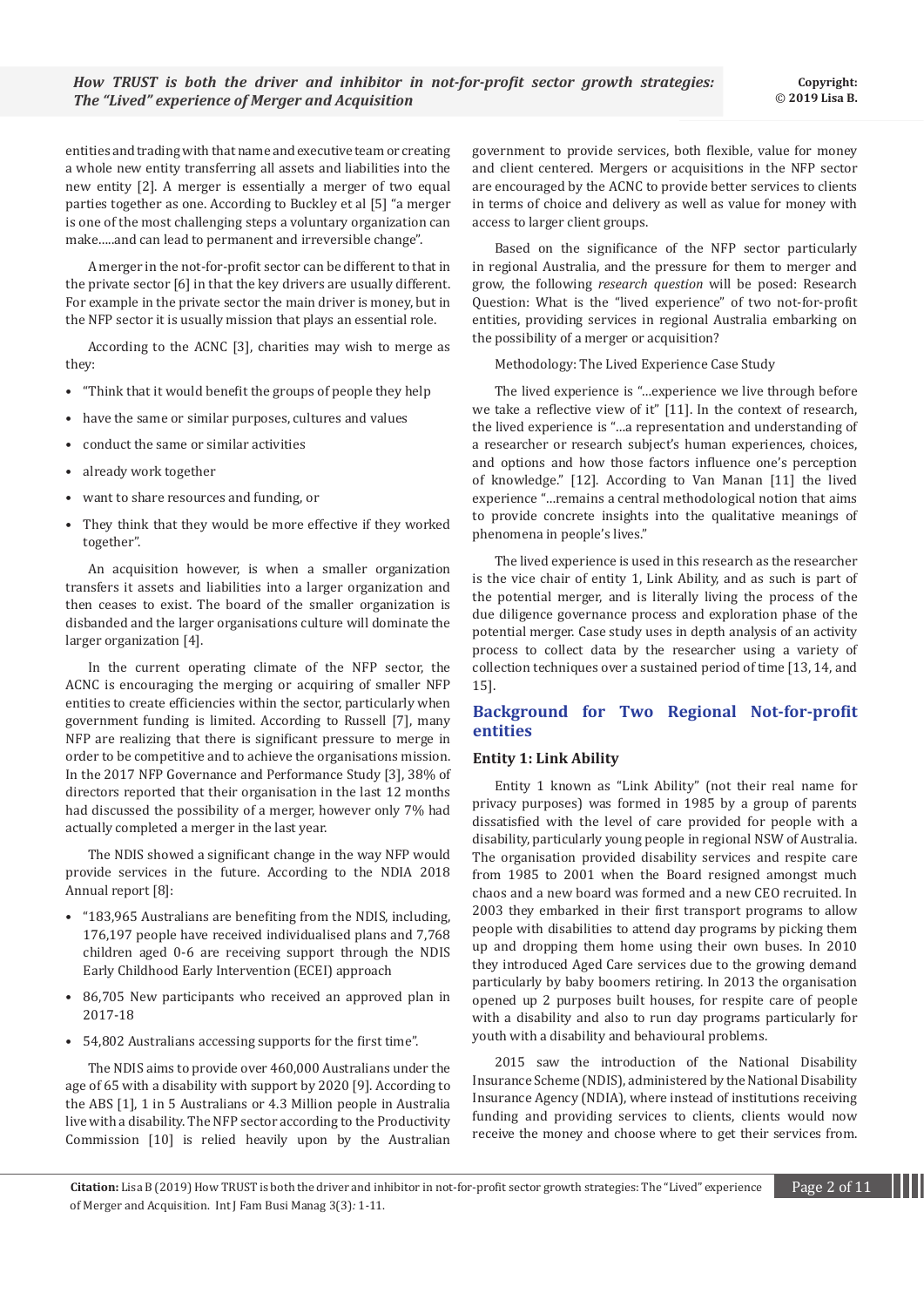The NDIS had a significant impact on Link Ability and its systems. It underwent significant systems development to accommodate the new legislation which was both costly and timely. 2017 saw the provision of further accommodation services. As part of the strategic planning in 2018, the Board decided on a growth strategy to find another organization to merger or acquire. A summary of these significant events are shown in figure - 1.



## **Entity 2: Trans Connect**

Entity two will be known as "Trans Connect" (for privacy purposes) and was formed in 1985, to provide transport for people in regional areas with little access to public transport, particularly those with a disability, or from the aged care sector. In 2011, Trans Connect merged with a similar transport organization in another close region, and doubled in size. 2017 saw the first trial of new software and applications for accessing transport options for clients, and 2018 saw the formatting of a new service "commute me" (fictional name), paid for by the Australian government, to specifically provide transport from individual houses to the local train station for ease of commuting to the nearest city (a one and half hour train ride with little provision for parking). A summary of significant events is shown in Figure - 2.





#### **Why merge?**

2018 saw both Link Ability and Trans Connect decide to discuss possible mergers with other like- minded NFP entities in their region, as part of their individual strategic growth strategies. The two boards were at a distinct advantage in that they shared both Board members and CEOs, which at times would create conflicts of interest, but it also provided efficiencies of sharing of information.

Both boards at their annual strategic planning meetings had goals of growth, particularly through a merger or acquisition. As the CEO of Link Ability was on the Board of Trans Connect, and the CEO of Trans Connect was on the Board of Link Ability,

**Citation:** Lisa B (2019) How TRUST is both the driver and inhibitor in not-for-profit sector growth strategies: The "Lived" experience Page 3 of 11 of Merger and Acquisition. Int J Fam Busi Manag 3(3)*:* 1*-*11.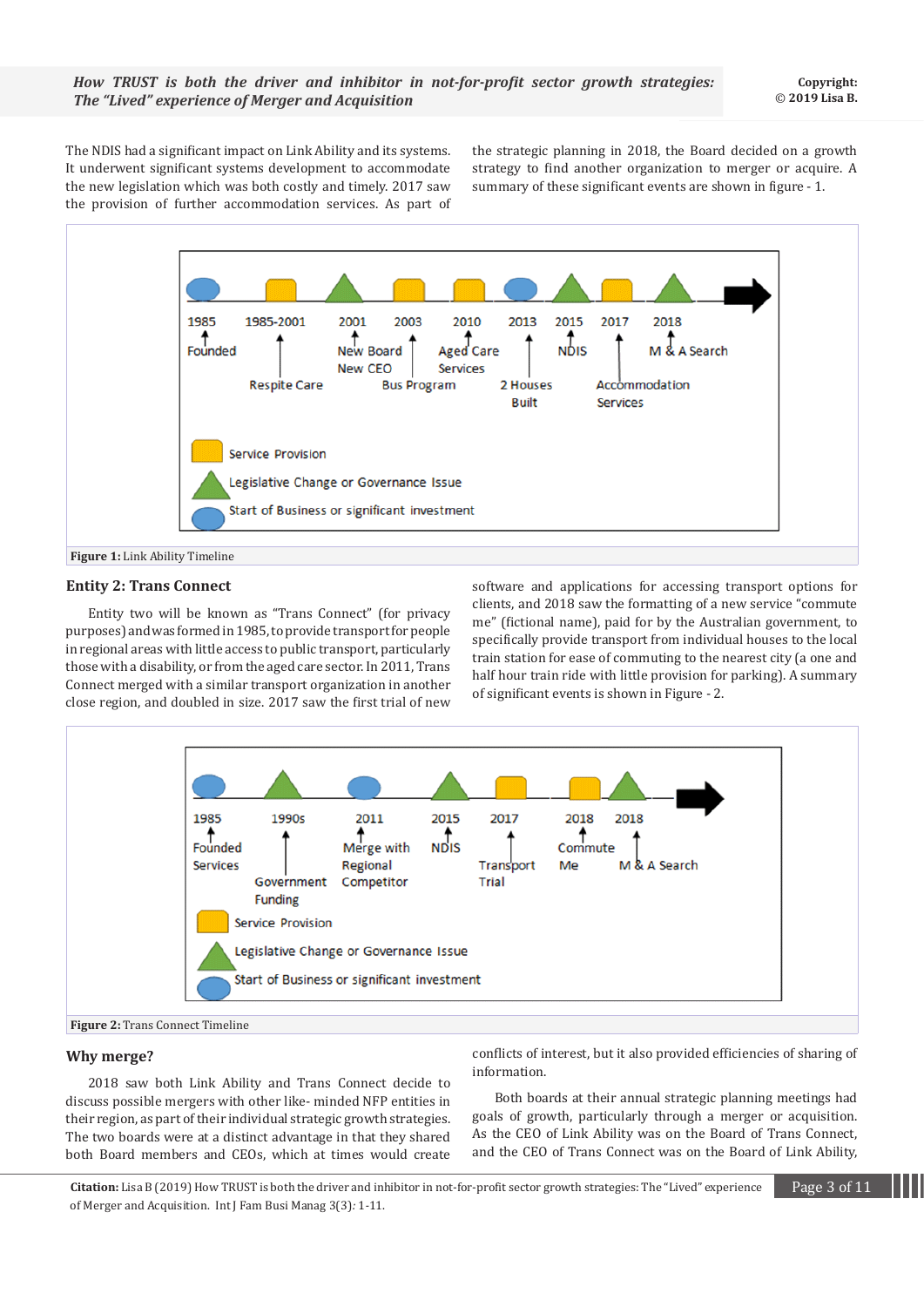the conversation started on the possibility of a potential merger or acquisition. Both Boards signalled that there would at times be conflicts of interest but that at all times negotiations would involve trust. Trust was defined as being the good of one or more beneficiaries, and that both parties would have the ability to rely on the ethical conduct of both the boards and the senior executives. Stakeholders of this trust would be:

- Clients
- New Entity Structure
- Board recruitment of new entity
- Senior Executive Recruitment
- Employees and volunteers of new entity

## **Conflicts of Interest**

Figure 3 outlines the potential conflicts of interest of the current Boards of Link Ability and Trans Connect. Both Boards shared Board members, and both Boards had the CEO of the other organization on their Boards. Current board members have previously served on the other boards, and current board members have in the past served as the other boards CEO. As trust was a big issue for both boards, it was important to understand any potential conflicts of interest, so decisions could be made ethically and for the benefit of stakeholders. Details these complex conflicts figure – 3.



**Figure 3:** Two Boards Conflicts of Interest

#### **Link Ability conflicts of interest included the following:**

- Current CEO serving as Treasurer of Trans Connect
- Current Treasurer is CEO of Trans Connect
- Independent Board Member formerly CEO of Trans Connect

#### **Trans Connect conflicts of Interest included the following:**

- Current CEO serving as Treasurer of Link Ability
- Chair was formerly CEO of Link Ability
- Vice Chair was formerly an independent board member of Link Ability
- Treasurer current CEO of Link Ability
- 1 independent director is a current employee of Link Ability

These conflicts of interest were seen as creating efficiencies for the proposed merger or acquisition, but at all times it was agreed that 3 sets of meetings would held, one each for the

existing entities of Link Ability and Trans Connect, and a third meeting of the proposed new entity. This would create a circle of trust so that board members with potential conflicts of interest had opportunities to withdraw from any conversations they felt uncomfortable in, it also meant that other board members could ask those with conflicts to leave meetings where they could be potentially conflicted.

## **Initial Joint Board Meeting Held**

After both boards had their midyear (2018) strategic planning workshops and both CEO's considered the option of a merger or acquisition it was decided that both boards should meet to discuss the possibility. A meeting was held on 19th July 2018, where both CEO's presented information to both boards both separately and collectively on advantages and challenges of a proposed merger. At this meeting all members of each of the boards were introduced, and discussion was held as to the implementation of the due diligence governance process (DDGP). At this meeting a draft non-binding Memorandum of Understanding (MOU) was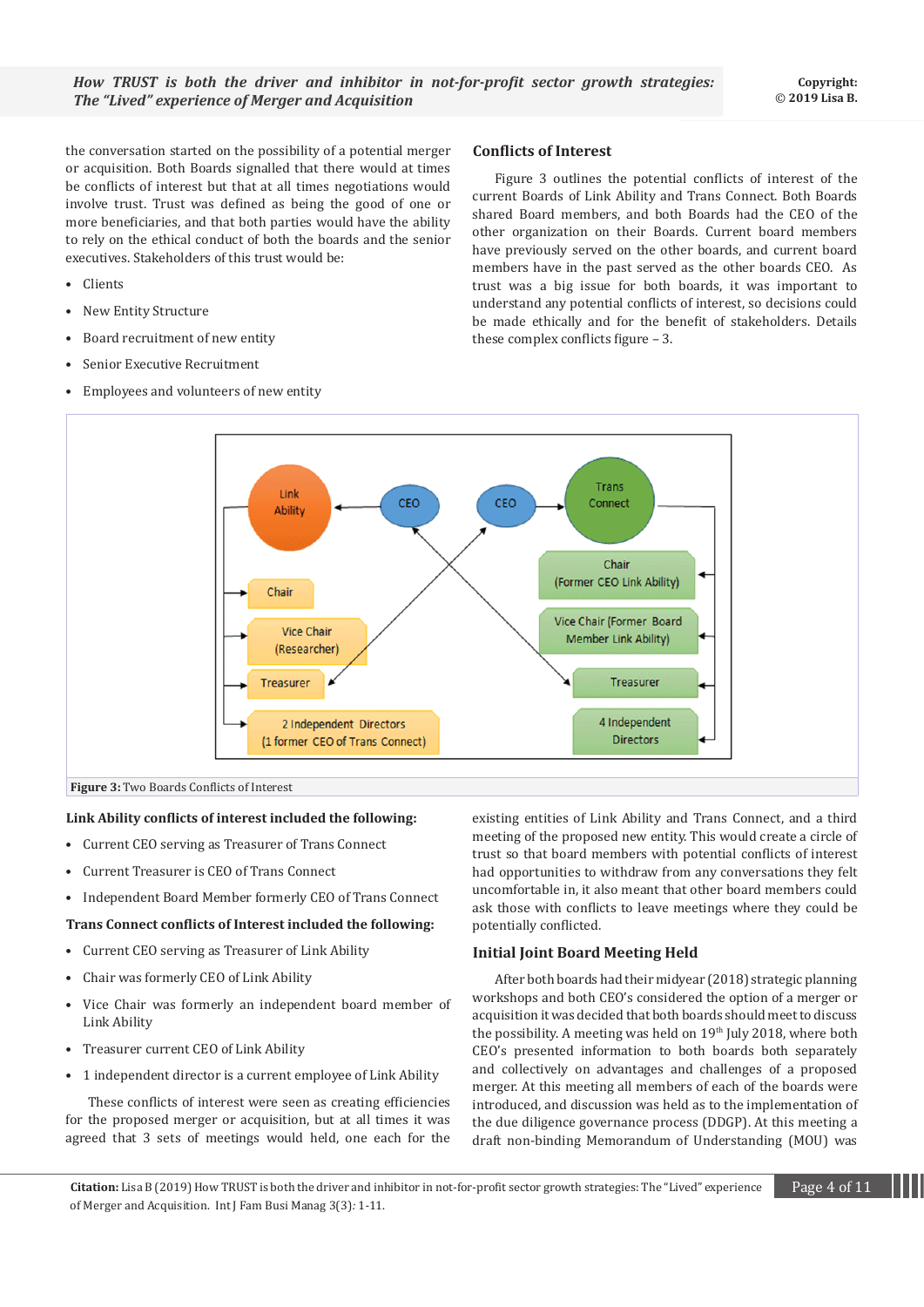drawn up and signed by both Chairs of Link Ability and Trans Connect.

It then took another 3 months before any movement on the potential merger or acquisition was considered. This was mainly due to the end of the financial year and auditing of both sets of accounts from each organization, and the holding of Annual General Meeting (AGM) of both organisations in October, 2018. After the AGMs were held, a joint Board meeting was scheduled for 21st November 2018. At this meeting it was discovered that both boards also had the same auditing and accounting firms (AA Firm) engaged. It was decided to seek information from the AA firm regarding the process of a merger and acquisition and to seek advice as to the potential success of the current two organisations gaining efficiencies and growth and in particular if they would have the ability to provide greater services to a collective larger client date base. It was agreed that the AA firm provide a quote for the provision of a due diligence governance process (DDGP) for consideration of the two boards.

It was also decided at that meeting that a joint strategic planning day be held to discuss what the new organization would look like particularly in relation to the purpose, mission and vision of the combined organization. The AA firm provided a quote for services, and suggested that decisions made at the strategic planning day would impact on the due diligence governance process (DDGP), and would provide a report after the planning day was held.

#### **Joint Strategic Planning Day**

Both Boards outlined their expectations in Figure - 4.

Each of the entities was then asked to give their top 10 priorities for the new organization table – 1.

Groups made up of Board members of each of the 2 boards were then asked what their shared purpose would be as follows, with the themes demonstrated below table - 2:

Groups where then asked what the shared vision should be, with the three responses listed below table - 3:

Table 3: Shared Vision



**Figure 4:** Strategic Planning Day

| <b>Table 1:</b> Comparison of priorities |                                    |                           |  |
|------------------------------------------|------------------------------------|---------------------------|--|
| <b>Priorities</b>                        | <b>Link Ability</b>                | <b>Trans Connect</b>      |  |
|                                          | Ageing population                  | Low entry barriers        |  |
| 2                                        | Client Choice                      | <b>Automated Vehicles</b> |  |
| 3                                        | Large for Profits                  | More for less             |  |
| 4                                        | Service delivery robots            | <b>Change Governments</b> |  |
| 5                                        | NDIS funding                       | Workforce                 |  |
| 6                                        | Accommodation                      | Environment               |  |
| 7                                        | Demand for services                | Client demands            |  |
| 8                                        | Changing customers                 | Insurance                 |  |
| 9                                        | <b>Price Points</b>                | Point to point            |  |
| 10                                       | Growth in housing and day services | Regulations               |  |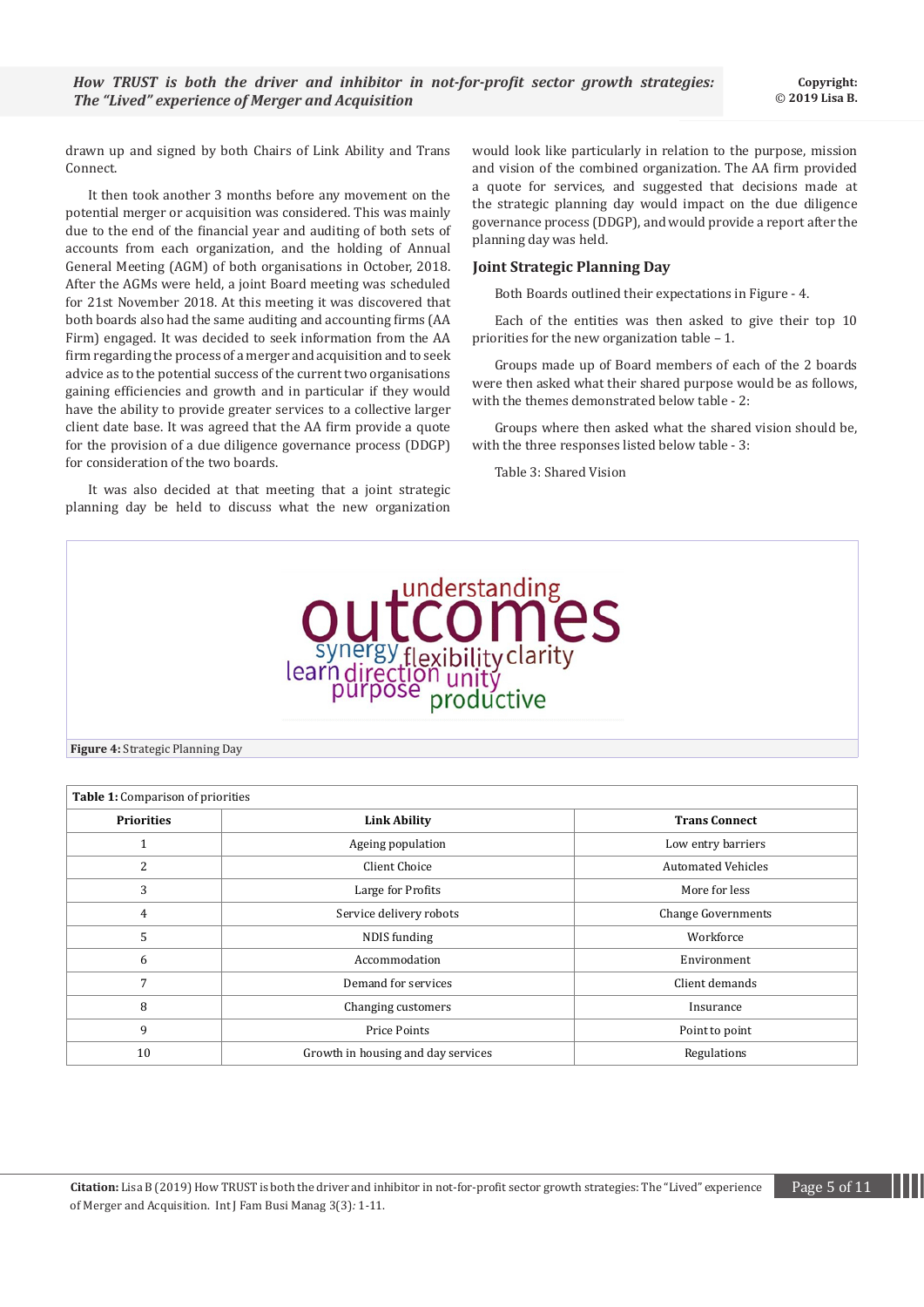| <b>Table 2: Shared Purpose</b> |                                                                                                                                                                 |
|--------------------------------|-----------------------------------------------------------------------------------------------------------------------------------------------------------------|
|                                | What should the "shared purpose" of the new entity be?                                                                                                          |
| Group 1                        | To form an organization that leverages the experience, capability and heart to deliver enhanced benefit to our community,<br>customers, staff and the community |
| Group 2                        | To provide efficient increasing range of services for better quality and easier lifestyle choices for our clients                                               |
| Group 3                        | Providing client purposes support and service that empower and enrich the lives of people                                                                       |

# **Table 3:** Shared Vision

|         | What should the "shared vision" of the new entity be?                                                                           |  |
|---------|---------------------------------------------------------------------------------------------------------------------------------|--|
| Group 1 | By 2023 we will be the leading provider of aged, disability and community transport in our region, and be seen as<br>innovators |  |
| Group 2 | By 2023 we will continue to thrive in the environment of change                                                                 |  |
| Group 3 | Developing new markets, products, services and regional areas and enriching the lives of our chosen customer segments           |  |

As a collective group it was then decided on the next steps in the process as follows:

- Seek Legal advice in relation to proposed entity
- Skills based review of the board of directors of proposed entity
- Decision to be made on organizational structure
- Job description of new CEO to be created
- Register company, appoint Board and allocate positions (if necessary)

## **Due Diligence Governance Process (DDGP)**

The next meeting of the two boards was then scheduled for the 14th January 2019 to discuss the Governance of the new entity. On this day three major decisions were made:

- That Link Ability would acquire Trans Connect (acquisition NOT merger)
- That the board of Link Ability be expanded to allow for equal representation of both Link Ability and Trans Connect (4 from each entity = 8 in total).
- That the CEO of the new Link Ability be recruited from the current CEO of Link Ability and Trans Connect and not be tendered out in the market place (as yet).

The following was decided as the new entity structure figure - 5:

This would mean that effectively, Link Ability would acquire Trans Connect. This decision was based on the following table - 4:



**Citation:** Lisa B (2019) How TRUST is both the driver and inhibitor in not-for-profit sector growth strategies: The "Lived" experience Page 6 of 11 of Merger and Acquisition. Int J Fam Busi Manag 3(3)*:* 1*-*11.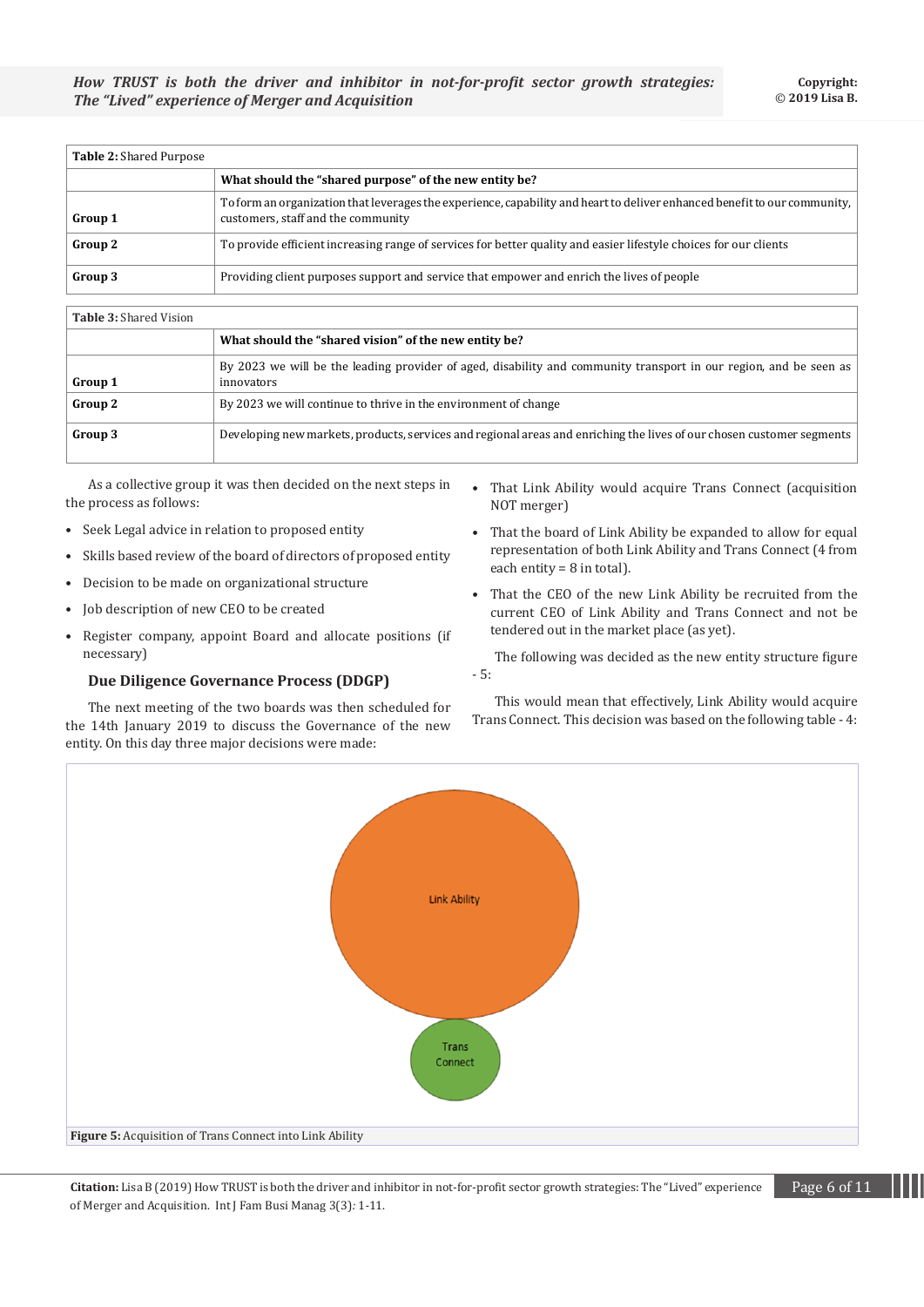| <b>Table 4:</b> Link Ability acquisition of Trans Connect |                                                                                                                                                                                                                                                                                     |  |
|-----------------------------------------------------------|-------------------------------------------------------------------------------------------------------------------------------------------------------------------------------------------------------------------------------------------------------------------------------------|--|
| <b>Reason</b>                                             | <b>Explanation</b>                                                                                                                                                                                                                                                                  |  |
| Asset Structure                                           | Link Ability had a stronger net asset position                                                                                                                                                                                                                                      |  |
| Regulatory authorities                                    | No need for a new company registration, new ABN or new Charity status with ACNC, or ATO or ASIC                                                                                                                                                                                     |  |
| <b>Transport NSW</b>                                      | Transport NSW has agreed with the planned merger                                                                                                                                                                                                                                    |  |
| <b>Board Structure</b>                                    | Link Ability to review Constitution to increase board members from six to eight, and the new board would be made<br>up of 4 members from each entity.                                                                                                                               |  |
| <b>Board Functions</b>                                    | The Chair of Link Ability would remain as chair, the Chair of Trans Connect would become Vice Chair of Link Ability                                                                                                                                                                 |  |
| <b>Senior Executive Positions</b>                         | The CEO of Link Ability role would be reviewed and a new position description created. Both CEOs of Link Ability<br>and Trans Connect would be encouraged to apply. Initially the position would not be taken to the market place due<br>to the high caliber of the 2 current CEOs. |  |

The decision for Link Ability to acquire Trans Connect was a difficult decision that both boards considered meticulously. But the efficiencies gained by an acquisition, particularly in relation the government red tape such as charity status of the new entity was considered too high a financial barrier for the two organisations. All of these reasons however will be subject to advice from the AA firm, as part of their due diligence governance process.

Upon making the decision that an acquisition would take place, the Chair of Trans Connect made it very clear that they believed that this was the best way forward for the new entity, and that they believed the two organisations had established significant trust in each other, that all clients would be taken care of, that the new board would be represented equally from both organisations. However, they made it very clear that trust would not impede the due diligence governance process, that the DDGP would in fact enhance that trust, but also that the trust both boards have in the current CEOs would create efficiencies in the new CEO recruitment process which would not go to the marketplace.

This was met with much discussion by all parties. It was discussed that the CEO position should be tendered to the marketplace so that the new organization would be seen as transparent in its recruitment for the larger entity CEO position.

It was questioned are we relying too much on existing trust at the expense of due diligence in recruitment. As the organization will effectively be 50% larger than the existing Link Ability organization, would the current CEO have the ability to run the larger entity? It was decided that a new position description would be written and that both CEOs would be invited to apply and be interviewed, however if they did not have the additional skills needed to run the entity, it would be tendered to the marketplace. This decision allowed the current trust both parties had in their current CEOs to be tested against the new job description for the larger entity. At no point have the current CEO s been guaranteed any employment in the future entity.

The next issue to be discussed was the board structure. To enhance trust between the two entities it was decided that the two entities would have equal representation on the new entity board. The current Chair of Link Ability would remain as Chair, with the current Chair of Trans Connect to take the role of Vice Chair. The other 6 positions would be occupied by 3 current Link Ability independent directors and 3 independent current board members of Trans Connect.

The Board structure of the new Link Ability was decided by the following as shown in table - 5:

| Table 5: proposed Board Structure |                            |                                                                                                                                                     |                                                                                       |
|-----------------------------------|----------------------------|-----------------------------------------------------------------------------------------------------------------------------------------------------|---------------------------------------------------------------------------------------|
|                                   | <b>New Board Structure</b> | <b>Link Ability</b>                                                                                                                                 | <b>Trans Connect</b>                                                                  |
|                                   | Chair                      | Current Chair                                                                                                                                       | Chair to resign and become Vice Chair<br>Link Ability                                 |
| 2                                 | Vice Chair                 | Current Vice Chair (researcher) to resign to take up<br>position of Treasurer.<br>New Vice Chair appointed (former Chair of Trans<br>Connect)       | Vice Chair to resign and be appointed<br>as independent director 3 of Link<br>Ability |
| 3                                 | Treasurer                  | Current treasurer to resign due to conflict of interest as<br>CEO of Trans Connect.<br>New Treasure appointed (previous Vice Chair Link<br>Ability) | To resign due to conflict of interest<br>(current CEO of Link Ability).               |

**Citation:** Lisa B (2019) How TRUST is both the driver and inhibitor in not-for-profit sector growth strategies: The "Lived" experience Page 7 of 11 of Merger and Acquisition. Int J Fam Busi Manag 3(3)*:* 1*-*11.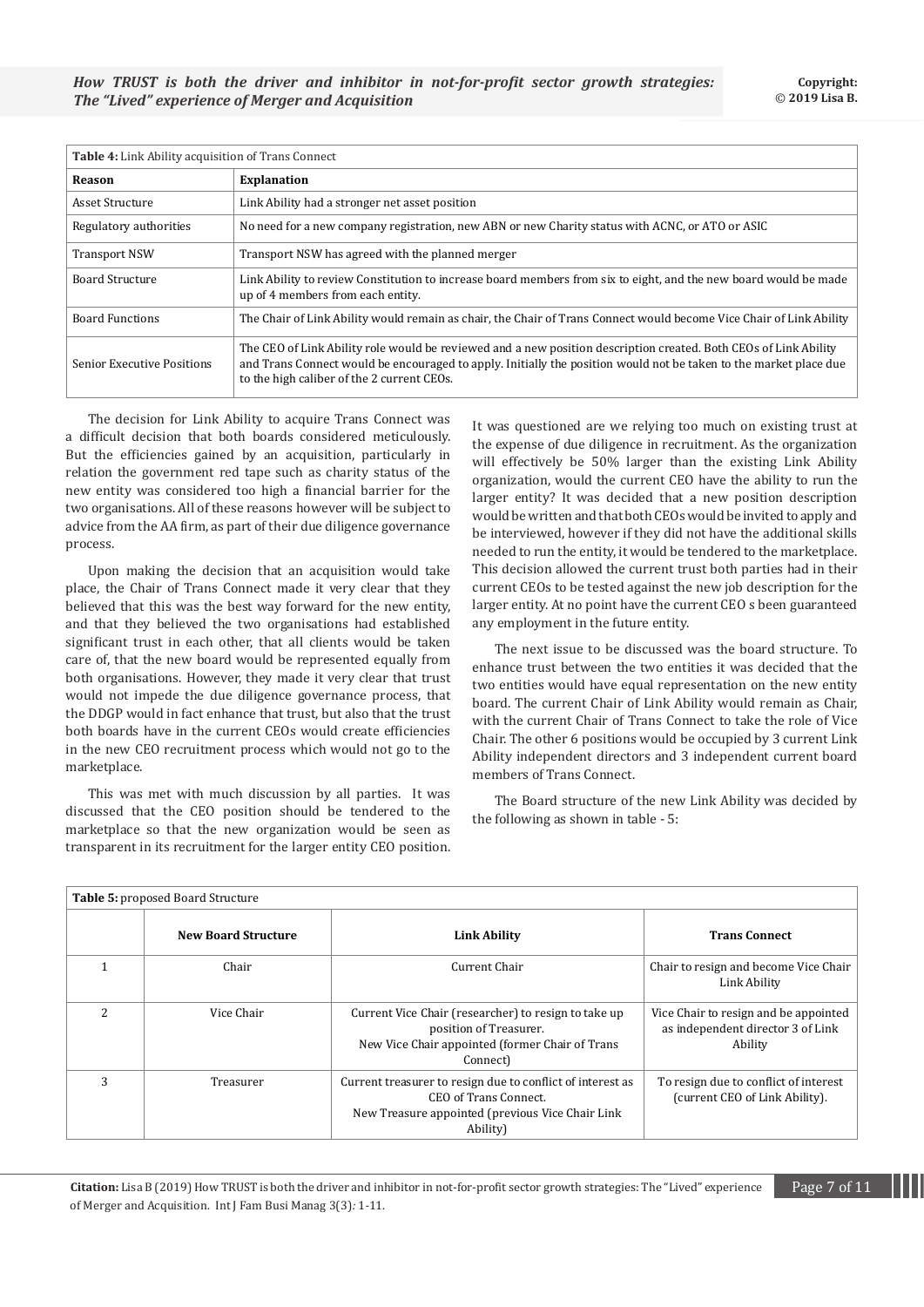*How TRUST is both the driver and inhibitor in not-for-profit sector growth strategies: The "Lived" experience of Merger and Acquisition* 

| 4 | Independent 1 | To remain                                                                         | To resign and become Independent<br>Director 4 of Link Ability |
|---|---------------|-----------------------------------------------------------------------------------|----------------------------------------------------------------|
| 5 | Independent 2 | To remain                                                                         | To resign and become Independent<br>Director 5 of Link Ability |
| 6 | Independent 3 | <b>Currently Vacant</b><br>To be taken up by Vice Chair of Trans Connect          | To resign due to being current<br>employee of Link Ability     |
|   | Independent 4 | New Appointment<br>To be taken up by Independent Director 1 from Trans<br>Connect | To resign                                                      |
| 8 | Independent 5 | New Appointment<br>To be taken up by Independent Director 2 from Trans<br>Connect | <b>Currently Vacant</b>                                        |

As part of this Board design, it was agreed that the independent directors would be appointed on a skills needed basis, to create a board that would reflect diversity of backgrounds, experience, industry knowledge and qualifications (see figure 6). A board skills audit would be undertaken prior to the board restructure. This would reduce the risk of a board that is lacking in diversity and skills needed to govern to new larger organization.

- Time for planning and resources
- Recruitment of the CEO
- Identification of Board risk appetite
- Organisational structure potential recruitment of COO for Transport

Other risk factors identified included:

• Constitutional Changes



#### **New Position COO**

Currently Link Ability has 18 buses and Trans Connect has 36 vehicles. This would mean a total combined fleet of 54 buses and cars for the transport sector of the organization. It was discussed that there would be a need for a Chief Operations Officer (COO), specifically to control the larger fleet of vehicles. Part of the discussions centered on the role of the CEO and potential new role of COO specifically for transport, both roles of which could be considered by the current CEOs of both the organisations (or tendered to the market).

**Citation:** Lisa B (2019) How TRUST is both the driver and inhibitor in not-for-profit sector growth strategies: The "Lived" experience **Page 8 of 11** of Merger and Acquisition. Int J Fam Busi Manag 3(3)*:* 1*-*11.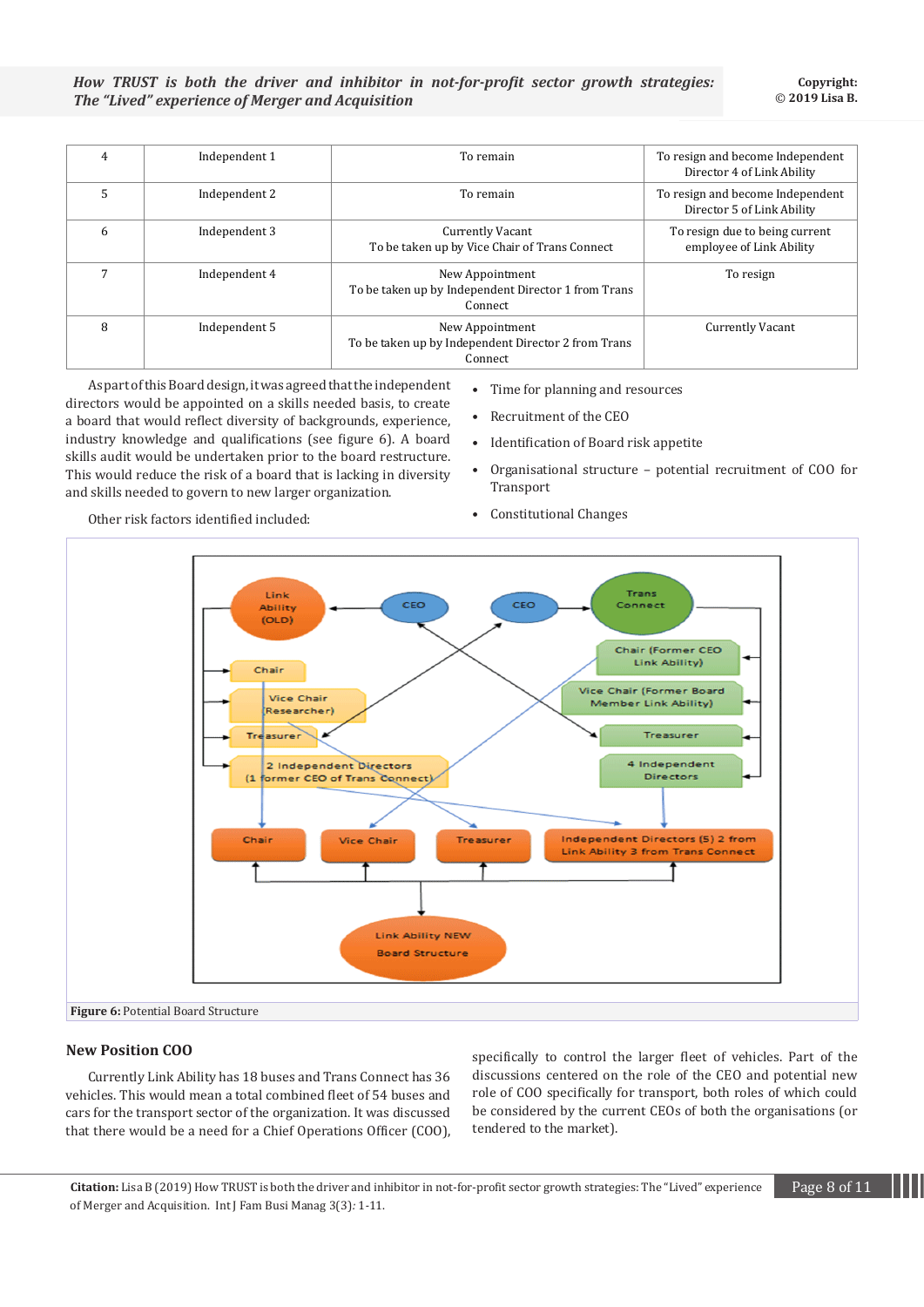**Copyright:** © **2019 Lisa B.**

It was decided to create a job description for both the CEO and COO roles, and that both CEOs to be encouraged to apply. Should

they not meet criteria set, then positions would then be sent to the market place figure - 7.



Finally the two boards discussed what they would like to achieve and pitfalls they think they will need to avoid:

- Undergo proper due diligence
- Clarity of new organisations culture
- Review of processes and integration of technology and systems
- Translating Board decisions into practice
- Understanding of role of Board, CEO and COO
- Implement plans
- Understand critical success factors
- Communicate with stakeholders

With these issues in mind, it was decided to table specific issues and assigns specific people the responsibility and timelines for completion as shown in table - 6:

At this stage there is much to do in terms of the due diligence governance processes ahead, but both entities agree that trust only gets the two entities to a certain point in terms of negotiations, and that the DDGP are then used to enhance that trust by reviewing all risks, opportunities and challenges that lay ahead for the new entity. So far the "big" decisions have been made:

- Link Ability to "acquire" Trans Connect
- Link Ability to extend Board membership to equal representation by both entities
- Chair of Link Ability to remain as chair, and new Vice Chair be appointed from the Chair position of Trans Connect
- CEO and COO roles to be clarified and recruited from current CEO's if possible, otherwise from the marketplace
- Completion of DDGP
- The timeline for the proposed acquisition since its inception has been as follows table -7: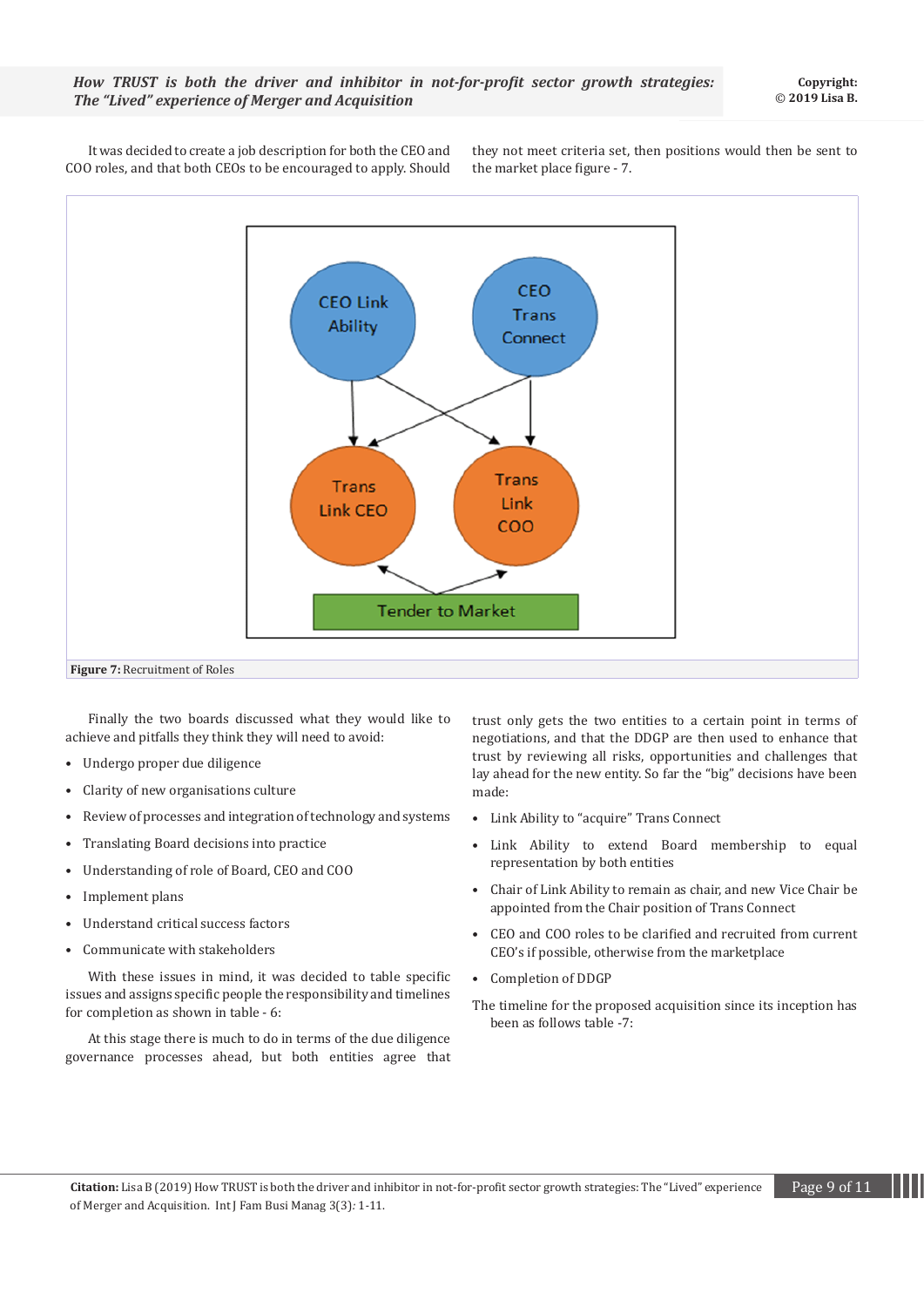| Table 6: Due Diligence Governance Processes      |                                                                                                                                                          |                                |  |
|--------------------------------------------------|----------------------------------------------------------------------------------------------------------------------------------------------------------|--------------------------------|--|
| Item                                             | <b>Status</b>                                                                                                                                            | Responsible                    |  |
| Adoption of joint strategic plan                 | Individual adoption by Link Ability board and Trans Connect                                                                                              | Chairs                         |  |
| Due Diligence                                    | Checklist has been provided to CEOs by AAF                                                                                                               | CEO <sub>s</sub>               |  |
| <b>Budget and Forecast</b>                       | Base line budget figures to be provided to AAF to build initial<br>budget and 5 year forecast                                                            | CEO <sub>s</sub>               |  |
| Structure (register new company if<br>necessary) | Quotes for advice on the appropriate structure are being<br>obtained from both a legal perspective and financial<br>perspective                          | CEOs                           |  |
| Systems Alignment                                | Review how to align and automate procedures, software and<br>chart of accounts.                                                                          | <b>Treasurer Trans Connect</b> |  |
| <b>Board Structure</b>                           | Agreement to be made as to the structure of the boards<br>including size, composition, and adoption of skills based board<br>concept and office holders. | Chairs                         |  |
| Constitution                                     | Board to review current constitution and recommend any<br>changes to be requested for new entity.                                                        | Chairs                         |  |
| <b>CEO</b> Recruitment                           | Appoint CEO                                                                                                                                              | Chairs and Board               |  |
| <b>Entity Name</b>                               | Agreement to be made as to the entity name and any trading<br>names.                                                                                     | New Board                      |  |
| <b>Monthly Meetings</b>                          | Timetable to be distributed                                                                                                                              | CEO <sub>s</sub>               |  |
| Organisational structure (internal)              | Prepare organisational chart                                                                                                                             | CEO and Senior Management      |  |
| Other Systems                                    | Design policies and procedures (disability and aged care quality<br>system compliance need to be considered)                                             | Senior Executives              |  |
| Marketing and Communications Plan                | Develop and roll out a communications Plan which incorporates<br>internal and external stakeholders and a marketing plan for<br>launch of the new entity | CEOs                           |  |
| Premises                                         | Prepare options for Board consideration in regards to shared<br>space                                                                                    | CEOs                           |  |
| Table 7: Initial Timeline                        |                                                                                                                                                          |                                |  |

| 1 <b>avi</b> t 7 . mittai 1 mittiilt |                                                                            |                                                                          |
|--------------------------------------|----------------------------------------------------------------------------|--------------------------------------------------------------------------|
| ©                                    | Event                                                                      | <b>Outcome</b>                                                           |
| $19$ -Jul- $18$                      | Introductory meeting of 2 boards                                           | Signing of Non-Binding MOU                                               |
| $21 - Nov-18$                        | Joint Board Meeting held                                                   | Agreement to engage Accounting Firm<br>to provide due diligence services |
| $17 - Dec-18$                        | Joint Strategic Planning Day at Ourimbah                                   | Preparation of draft strategic plan                                      |
| $19-Dec-18$                          | Formal notice submitted to authorities outlining the intention<br>to merge | NDIS and Transport NSW Information                                       |
| $14$ -Jan-19                         | Mergers and Acquisition Training                                           | AICD Board knowledge                                                     |

In summary, in the last 8 months the discussions from proposal to specific decisions has taken time, money and a lot of discussion. Trust between both Boards has been pivotal to the success so far of the acquisition process. Trust in particular of the Board of the smaller entity (Trans Connect), knowing that they will lose their position on the current board, and are not guaranteed a position on the new board due to the skills audit for the new Board. Trust is also exhibited by both CEOs who believe in the greater good of the process at the potential expense of their own current CEO positions. The fact that part of their current job is to make recommendations on the future organizational structure of an entity which could in turn cost them their jobs is a demonstration of their professionalism and their belief in the greater good of the organization.

Trust however in this case was NOT enough. The talks ceased in February 2019, when both Chairs met and the smaller entities board felt that it was no longer a merger, but a takeover. This change in process scared the smaller entity, in that it would lose ultimate control over their business. Even though due diligence governance processes were conducted, at the end of the day, the loss of identity to the smaller organization was too much of sacrifice for their board to make. After the final meeting, the smaller organization sent a legal letter stating that all negotiations would cease, and no further discussions would be entered into. To reiterate from the literature review, according to Buckley et al (2012, p7) "a merger is one of the most challenging steps a voluntary organization can make…..and can lead to permanent and irreversible change".

**Citation:** Lisa B (2019) How TRUST is both the driver and inhibitor in not-for-profit sector growth strategies: The "Lived" experience Page 10 of 11 of Merger and Acquisition. Int J Fam Busi Manag 3(3)*:* 1*-*11.